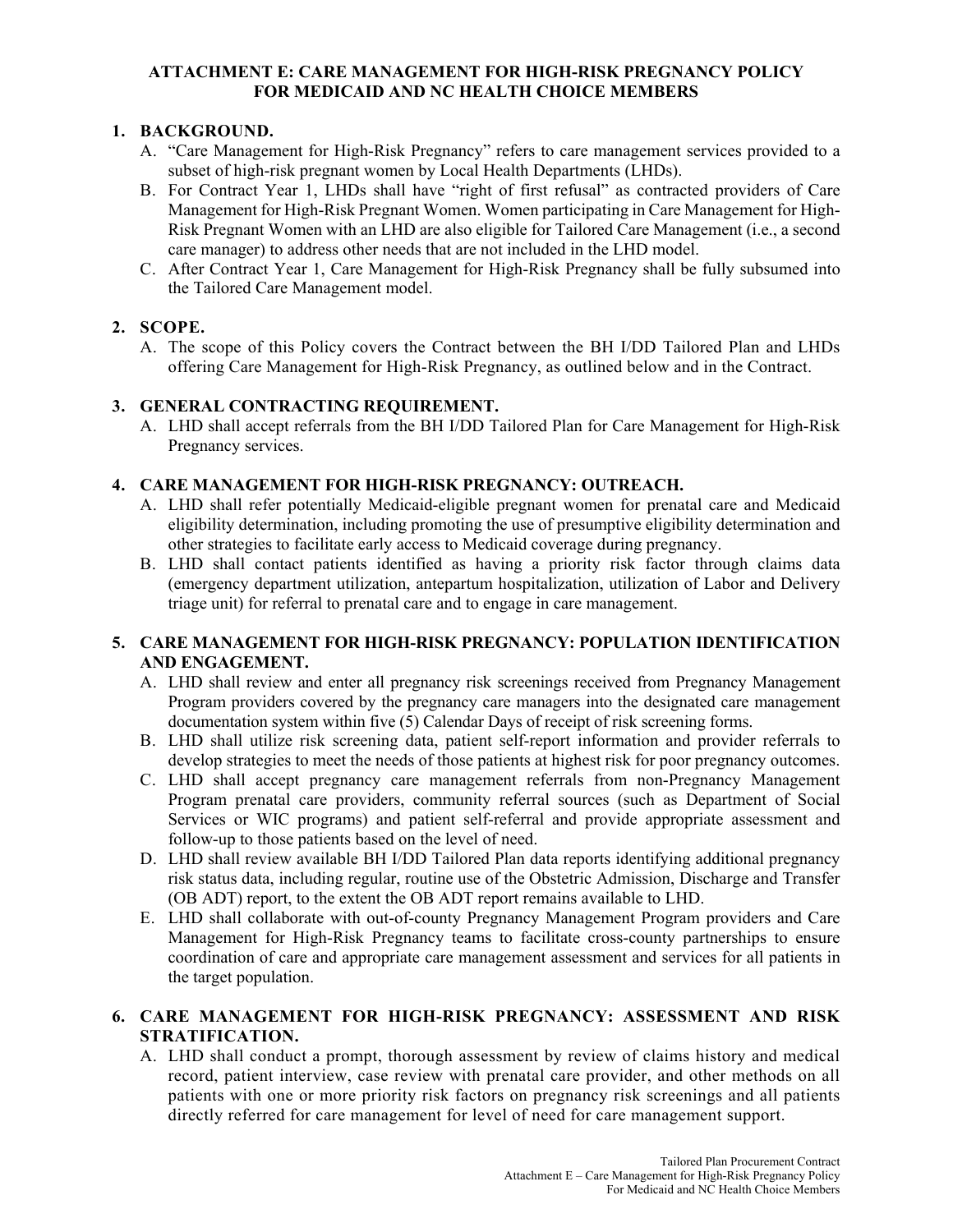- B. LHD shall utilize assessment findings, including those conducted by the BH I/DD Tailored Plan, to determine level of need for care management support.
- C. LHD shall document assessment findings in the care management documentation system.
- D. LHD shall ensure that assessment documentation is current throughout the period of time the care manager is working with the patient and continually update that documentation as new information is obtained.
- E. LHD shall assign case status based on level of patient need.

#### **7. CARE MANAGEMENT FOR HIGH-RISK PREGNANCY: INTERVENTIONS.**

- A. LHD shall provide care management services in accordance with program guidelines, including condition-specific pathways, utilizing those interventions that are most effective in engaging patients and meeting their needs. This includes face-to-face encounters (practice visits, home visits, hospital visits, community encounters), telephone outreach, professional encounters and/or other interventions needed to achieve Care Plan goals.
- B. LHD shall provide care management services based upon level of patient need as determined through ongoing assessment.
- C. LHD shall develop person-centered Care Plans, including appropriate goals, interventions and tasks.
- D. LHD shall utilize NCCARE360 to identify and connect members with additional community resources.
- E. LHD shall refer the identified population to childbirth education, oral health, BH or other needed services included in the member's BH I/DD Tailored Plan Network.
- F. LHD shall document all care management activity in the care management documentation system.

## **8. CARE MANAGEMENT FOR HIGH-RISK PREGNANCY: INTEGRATION WITH THE BH I/DD TAILORED PLAN AND HEALTH CARE PROVIDERS.**

- A. LHD shall assign a specific care manager to cover each Pregnancy Management Program provider within the county or serving residents of the county. LHD shall ensure that an embedded or otherwise designated care manager has an assigned schedule indicating their presence within the Pregnancy Management Program.
- B. LHD shall establish a cooperative working relationship and mutually agreeable methods of patientspecific and other ongoing communication with the Pregnancy Management Program providers.
- C. LHD shall establish and maintain effective communication strategies with Pregnancy Management Program providers and other key contacts within the practice in the county or serving residents of the county.
- D. LHD shall ensure the assigned care manager participates in relevant Pregnancy Management Program meetings addressing care of patients in the target population.
- E. LHD shall ensure awareness of BH I/DD Tailored Plan members' "in network" status with providers when organizing referrals.
- F. LHD shall ensure understanding of the BH I/DD Tailored Plan's prior authorization processes relevant to referrals.

## **9. CARE MANAGEMENT FOR HIGH-RISK PREGNANCY: COLLABORATION WITH BH I/DD TAILORED PLAN.**

- A. LHD shall work with the BH I/DD Tailored Plan to ensure program goals are met.
- B. LHD shall review and monitor BH I/DD Tailored Plan reports created for the Pregnancy Management Program and Care Management for High-Risk Pregnancy services to identify individuals at greatest risk.
- C. LHD shall communicate with the BH I/DD Tailored Plan regarding challenges with cooperation and collaboration with Pregnancy Management Program and non-Pregnancy Management Program prenatal care providers.
- D. LHD shall participate in pregnancy care management and other relevant meetings hosted by the BH I/DD Tailored Plan.

## **10. CARE MANAGEMENT FOR HIGH-RISK PREGNANCY: TRAINING.**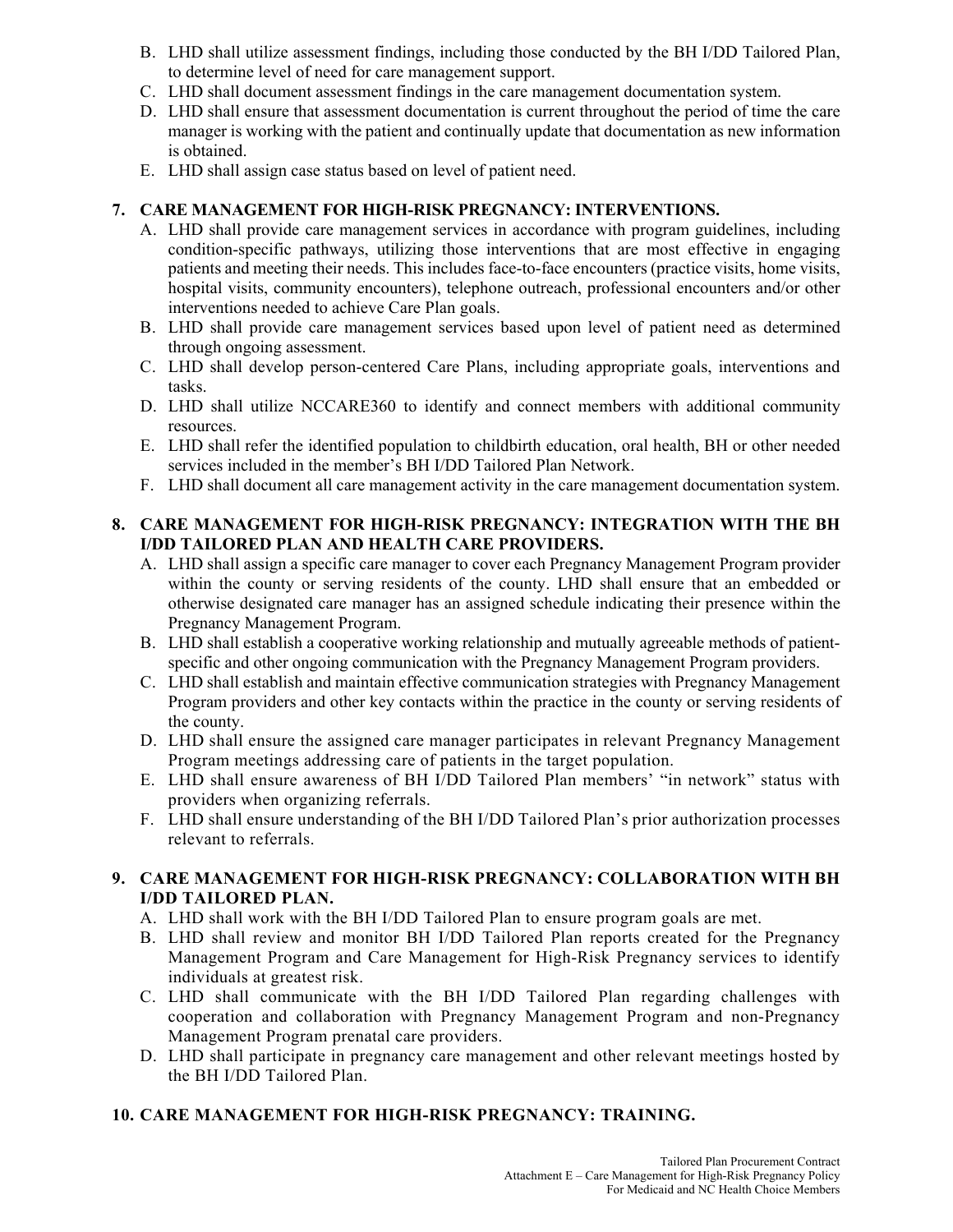- A. LHD shall ensure that pregnancy care managers and their supervisors attend pregnancy care management training offered by the BH I/DD Tailored Plan and/or the Department, including webinars, new hire orientation or other programmatic training.
- B. LHD shall ensure that pregnancy care managers and their supervisors attend continuing education sessions coordinated by the BH I/DD Tailored Plan and/or the Department.
- C. LHD shall ensure that pregnancy care managers and their supervisors pursue ongoing continuing education opportunities to stay current in evidence-based care management of pregnancy and postpartum women at risk for poor birth outcomes.
- D. LHD shall ensure that pregnancy care managers and their supervisors utilize motivational interviewing and trauma-informed care techniques on an ongoing basis.

# **11. CARE MANAGEMENT FOR HIGH-RISK PREGNANCY: STAFFING.**

- A. LHD shall employ care managers meeting pregnancy care management competencies, defined as having at least one of the following qualifications:
	- i. Registered nurses
	- ii. Social workers with a Bachelor's degree in social work (BSW, BA in SW, or BS in SW) or Master's degree in social work (MSW, MA in SW, or MS in SW) from a Council on Social Work Education-accredited social work degree program.
	- iii. Care managers for High-Risk Pregnancy hired prior to September 1, 2011, without a Bachelor's or Master's degree in social work may retain their existing position; however, this grandfathered status does not transfer to any other position.
- B. LHD shall ensure that Community Health workers for Care Management for High-Risk Pregnancy services work under the supervision and direction of a trained care manager.
- C. LHD shall include both registered nurses and social workers on their team in order to best meet the needs of the target population with medical and psychosocial risk factors.
- D. If the LHD has only a single care manager for High-Risk Pregnancy, the LHD shall ensure access to individual(s) to provide needed resources, consultation and guidance from the nonrepresented professional discipline.
- E. LHD shall engage care managers who operate with a high level of professionalism and possess an appropriate mix of skills needed to work effectively with a pregnant population at high risk for poor birth outcomes. This skill mix should reflect the capacity to address the needs of patients with both medically and socially complex conditions.
- F. LHD shall ensure that pregnancy care managers demonstrate:
	- i. Proficiency with the technologies required to perform care management functions
	- ii. Motivational interviewing skills and knowledge of adult teaching and learning principles
	- iii. Ability to effectively communicate with families and providers
	- iv. Critical thinking skills, clinical judgment and problem-solving abilities
- G. LHD shall provide qualified supervision and support for pregnancy care managers to ensure that all activities are designed to meet performance measures, with supervision to include:
	- i. Provision of program updates to care managers
	- ii. Daily availability for case consultation and caseload oversight
	- iii. Regular meetings with direct service care management staff
	- iv. Utilization of reports to actively assess individual care manager performance
	- v. Compliance with all supervisory expectations delineated in the Care Management for High-Risk Pregnancy Program Manual
- H. LHD shall establish staffing arrangements to ensure continuous service delivery through appropriate management of staff vacancies and extended absences, including following BH I/DD Tailored Plan/Department guidance about communication with the BH I/DD Tailored Plan about any vacancies or extended staff absences and adhering to guidance about contingency planning to prevent interruptions in service delivery.
	- i. Vacancies lasting longer than sixty (60) days shall be subject to additional oversight by the BH I/DD Tailored Plan.